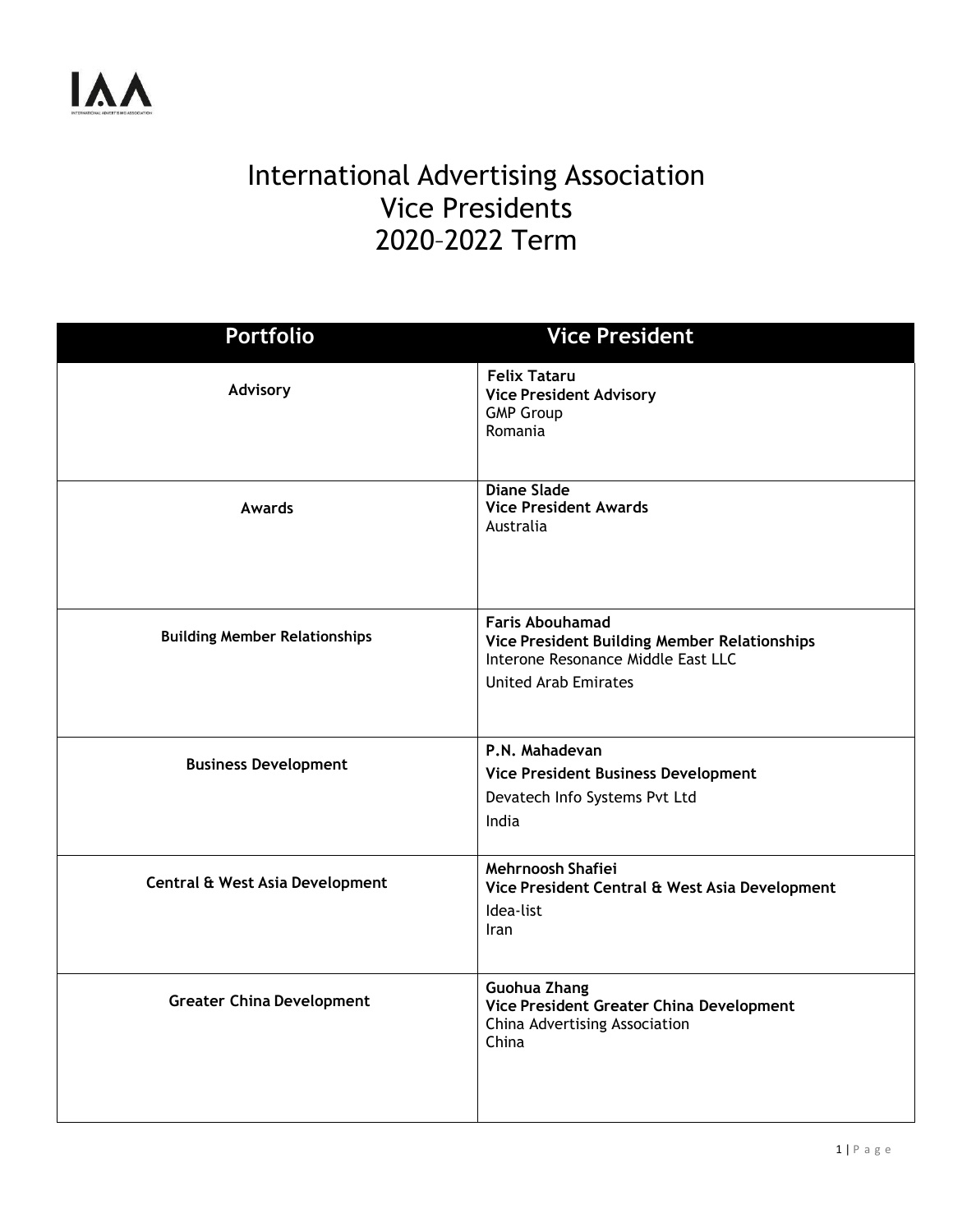## **IAA**

| <b>Communications</b>                          | Dr. Tunji Olugbodi<br><b>Vice President Communications</b><br>Verdant Zeal Marketing Communications Ltd<br>Nigeria      |
|------------------------------------------------|-------------------------------------------------------------------------------------------------------------------------|
| <b>Continuous Professional Development</b>     | <b>Bharat Avalani</b><br>Vice President Continuous Professional Development<br>Connecting the Dots<br>Malaysia          |
| <b>Corporate Member Development - Europe</b>   | Silvana Imperiali<br>Vice President Corporate Member Development - Europe<br>Gamned!<br>Switzerland                     |
| Creativity                                     | <b>Pawel Kowalewski</b><br><b>Vice President Creativity</b><br><b>Communication Unlimited</b><br>Poland                 |
| Digital Innovation & Young Professional Growth | <b>Janak Sarda</b><br>Vice President Digital Innovation &<br>Young Professional Growth Deshdoot<br>Media Group<br>India |
| <b>Diversity and Inclusion</b>                 | Sheba Nandkeolyar<br>Vice President Diversity and Inclusion<br><b>MultiConnexions Group</b><br>Australia                |
| <b>Education</b>                               | John Chacko<br><b>Vice President Education</b><br>Universiti Teknologi MARA<br>Malaysia                                 |
| <b>Education Middle East</b>                   | Walid Kanafani<br><b>Vice President Education Middle East</b><br><b>Beyond Consulting Services</b><br>Kuwait            |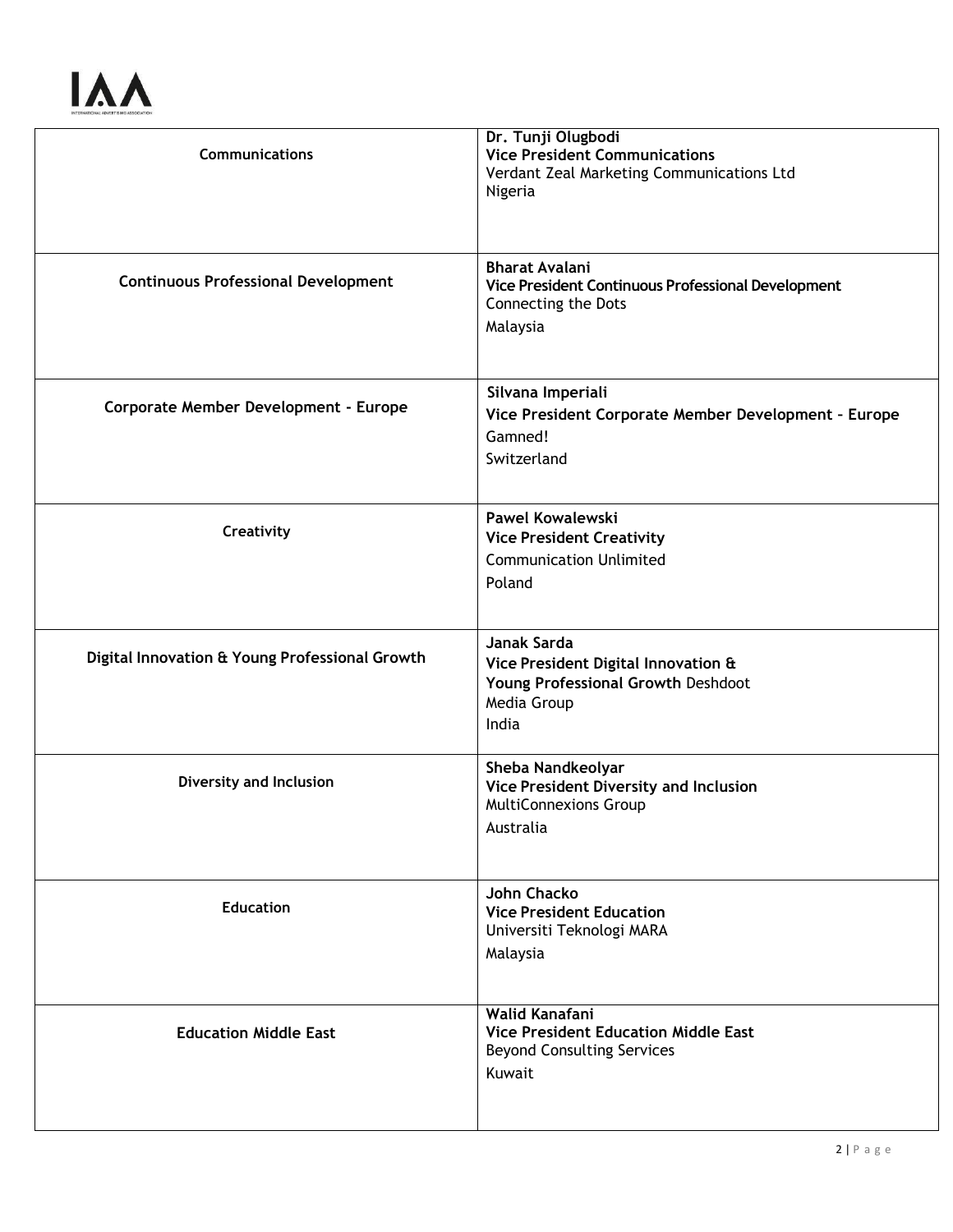## **IAA**

| <b>Elections</b>                              | Heather Leembruggen Vice<br><b>President Elections</b><br>Australia                                                      |
|-----------------------------------------------|--------------------------------------------------------------------------------------------------------------------------|
| Gov't Affairs and Special Initiatives         | <b>Jeffrey Greenbaum</b><br>Vice President Govt Affairs and Special Initiatives<br><b>GALA</b><br><b>United States</b>   |
| Impact Creation & Southern Africa Development | <b>Ravin Lama</b><br>Vice President Impact Creation & Southern Africa<br>Development<br><b>Mind Initiatives</b><br>Nepal |
| <b>Major Events</b>                           | <b>Boris Eremin</b><br><b>Vice President Major Events</b><br>Russia State University<br>Russia                           |
| <b>Market Intelligence</b>                    | David Haigh<br>Vice President Market Intelligence<br><b>Brand Finance Institute</b><br><b>United Kingdom</b>             |
| <b>Reputation Management/PR</b>               | Mike Coppen-Gardner<br>Vice President Reputation Management/PR<br><b>SPQR Communications</b><br>United Kingdom           |
| Self-Regulation                               | <b>Carla Michelotti</b><br><b>Vice President Self-Regulation</b><br>Carla Michelotti LLC<br><b>United States</b>         |
| <b>Strategy</b>                               | <b>Tom Doctoroff</b><br><b>Vice President Strategy</b><br>Prophet United<br><b>States</b>                                |